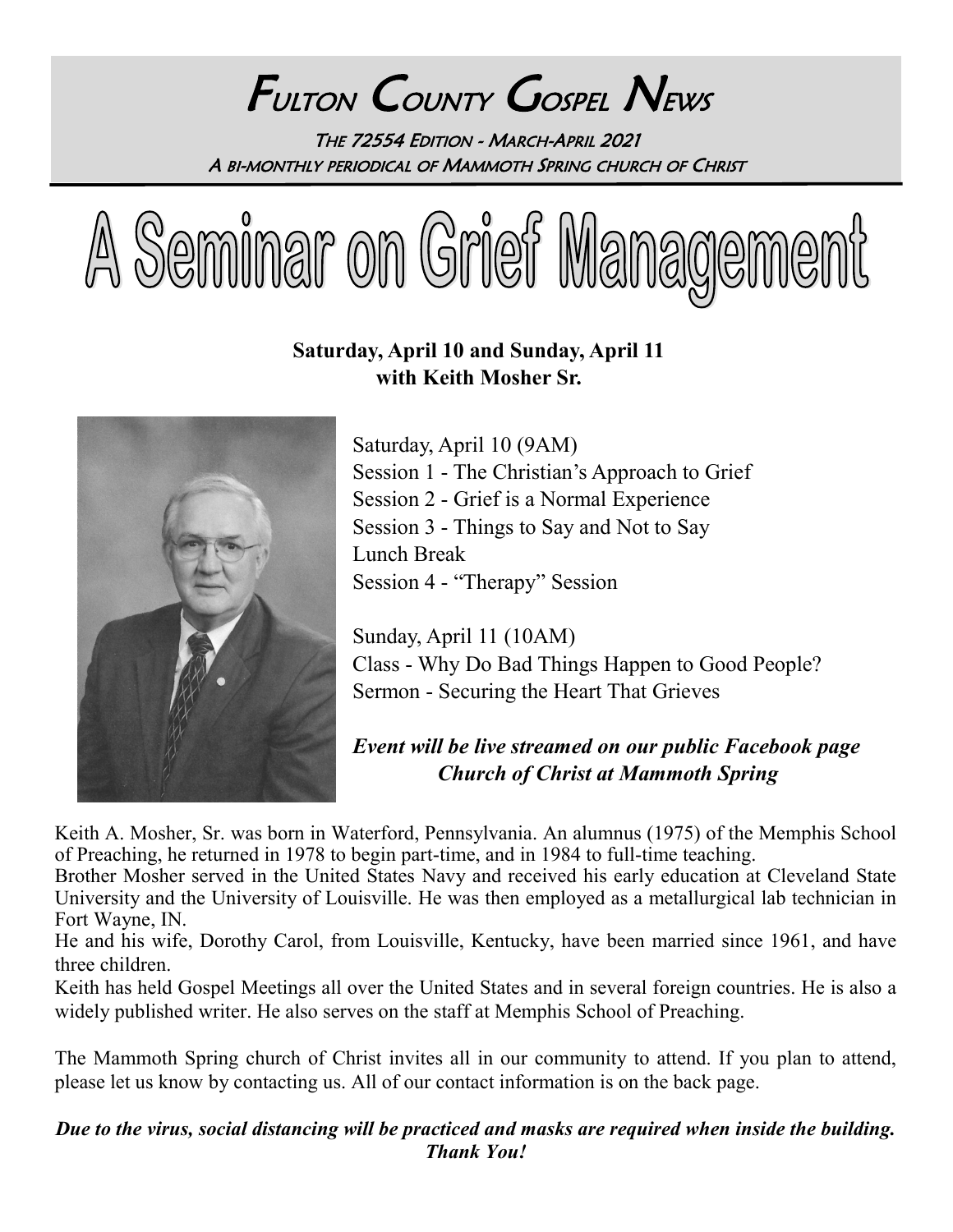If is not uncommon to hear Christians in the 21<sup>st</sup> century claim to believe in evolution. I have read, corresponded with, and met many people in the past decade who professed to believe both in the inspiration of the Bibl t is not uncommon to hear Christians in the  $21<sup>st</sup>$  century claim to believe in evolution. I have read, corresponded with, and met many people in the past decade who professed to believe both in macroevolution. Some claim that the multi-billionyear Big Bang theory is valid, but that God played a part in it. Others assert that the Earth's layers represent hundreds of millions of years of time, and that the fossils found therein are many millions of years old. Some "Christians" even think that God made man from monkey-like creatures. They believe that humans evolved from lower life forms, while God supposedly directed the process.

I am continually baffled by such claims from alleged Christians for three different reasons. First, as we have addressed many times in the past, the Bible clearly teaches that the Earth is only five days older than man, and even atheistic evolutionists do not believe that man has been on Earth for billions of years (cf. [Lyons,](https://apologeticspress.org/articles/3068) 2006). Christians can choose to believe the multi-billion-year evolutionary time scale, which claims that people evolved approximately

13.996 billion years after the beginning of the Universe, or they can believe what Jesus and Paul taught—that man has been on Earth since the foundation of the world (Luke 11:49-51; Mark 10:6;

Romans 1:20). You cannot logically or scripturally believe both views.

Second, macroevolution has never been proven. Many Christians have accepted evolution even though the entire theory is based upon assumptions. Evolutionists **assume** that because there are certain similarities between humans and animals, humans must have evolved from animals. In truth, however, these similarities prove no such thing. (They more accurately point to a common Creator Who made living creatures with many similarities because we live on the same planet, breathe the same air, eat the same kinds of food, drink the same water, etc.). Furthermore, neither geology nor paleontology proves macroevolution. All methods of dating rocks are based upon built-in assumptions (see Riddle, 2007). Evolutionary geologists and paleontologists have not "proven" that the layers of the Earth and the fossils in the Earth are millions of years old, they merely **assume** that the **assumption**-based dating methods are accurate. Moreover, there are no evolutionary family trees in the fossil record, but only **evolutionists' interpretations** of the fossils. Simply put, macroevolution has never been observed

or confirmed.

Finally, many Christians seem willing to defend evolution more blindly than some atheistic evolutionists. For example, even though many professed Christians have swallowed Big Bang Theory hook, line, and sinker (e.g., a senior biology major at a Christian University once informed me that all of her science professors "believe in the validity of the Big Bang"), some of the world's most decorated evolutionary astrophysicists freely admit that "we are still as confused as ever about how the universe began" (Coles, 193[2593]:37). In short, while Big Bang Theory is falling on hard times within some atheistic evolutionary circles (cf. Brooks, 2008, 198[2659]:31; Coles, 2007, 193[2593]:33-37), it is still propagated among some "Bible believers" as factual. Unbelievable! "Christian" evolutionists are even known to accept alleged "missing links" as proof of human evolution. Another Christian college student once told me about one professor's espousal of the idea that "Lucy" (*Australopithecus afarensis*) was likely one of our hairy, half-human, half-ape ancestors who lived a few million years ago. In truth,

the idea of Lucy being our ancestor has been known for years to be riddled with problems, which even some atheistic evolutionists have acknowledged (see Harrub and Thompson, 2003,

*"May God help His people stop kowtowing to evolutionary scientific elitism..."*

pp. 41-57).

Sadly, many professed Christians have bought into Darwin's damnable doctrines despite (1) it never being proven, (2) notable atheistic evolutionists having doubts about, and problems with, many aspects of evolution, and (3) Scripture clearly teaching that the Earth is relatively young and not billions of years old. Scripture and science do not disagree with each other, but God's Word and the General Theory of Evolution do. May God help His people stop kowtowing to evolutionary scientific elitism and start accepting God at His Word.

#### **References**

- Brooks, Michael (2008), "Inflation Deflated," *New Scientist*, 198[2659]:30-33, June 7.
- Coles, Peter (2007), "Boomtime," *New Scientist*, 193 [2593]:33-37, March 3.
- Harrub, Brad and Bert Thompson (2003), *The Truth About Human Origins* (Montgomery, AL: Apologetics Press).
- Lyons, Eric (2006), "Man Has Been on Earth Since...," [Online], URL: [http://apologeticspress.org/articles/3068.](https://apologeticspress.org/articles/3068)
- Riddle, Mike (2007), "Does Radiometric Dating Prove the Earth is Old?" [On-line], URL: http:// www.answersingenesis.org/articles/nab/does-radiometricdating-prove.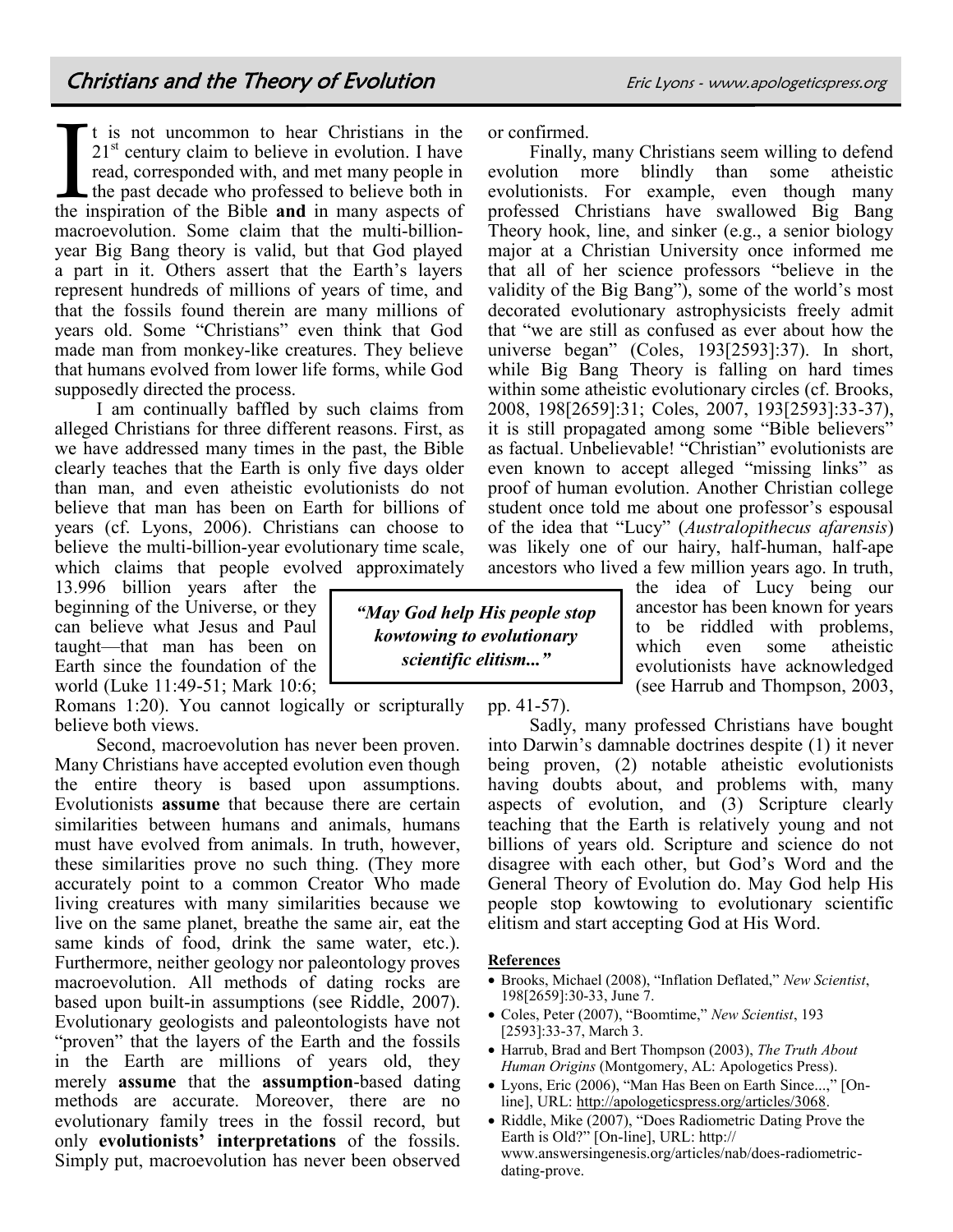In 1802, William Paley published his famous book *Natural Theology*, in which he presented the watchmaker analogy. He explained that if a person were to stumble across a well-designed watch in the middle of the woods, the n 1802, William Paley published his famous book *Natural Theology,* in which he presented the watchmaker analogy. He explained that if a person were to stumble across a well-designed watch in the middle of the woods, the complexity of the watch would be evidence that an intelligent designer made the machine. His analogy is an extension of the more formal teleological argument, which simply states that if line of reasoning when he wrote: "For every house is built by someone, but He who built all things is God" (Heb. 3:4).

Cutting-edge biological research has added some fresh insight to this ancient wisdom. Malcolm Ritter recently reported on work done by Akhilesh Reddy of Cambridge University and Joseph Bass of Northwestern University (2011). Their research, published in *Nature* centers on the built-in clocks that are housed in the cells of the human body. Ritter wrote, "even the cells throughout our body have their own 24-hour clocks to coordinate activities at the cellular level. Now new research suggests these internal timepieces may be more complicated than scientists thought" (2011).

How interesting! Our body is filled with trillions of cells that contain complicated clocks. Man-made clocks are complex and effective. If a person found such a device in the middle of the forest, he would be forced to conclude it was intelligently designed. The same is true of the biological clocks found in the body.

#### **Reference**

Ritter, Malcom (2011), "Study of Cell 'Clocks' Looks at What Makes Us Tick," http://news.yahoo.com/s/ap/20110126/ap\_on\_sc/ us\_sci\_body\_clocks/print.

#### **Without It, Christianity Falls Apart Accord Barry O'Dell** Barry O'Dell

The apostle Paul wrote, "*Now if Christ be preached that he rose from the dead, how say some among you that there is no resurrection of the dead? But if there be no resurrection of the dead, then is Christ not risen: And if Christ be not risen, then is our preaching vain, and your faith is also vain. Yea, and we are found false witnesses of God; because we have testified of God that he raised up Christ: whom he raised not up, if so be that the dead rise not. For if the dead rise not, then is not Christ raised:And if Christ be not raised, your faith is vain; ye are yet in your sins. Then they also which are fallen asleep in Christ are perished.If in this life only we have hope in Christ, we are of all men most miserable*" (1 Cor. 15:12-19). Without the resurrection of Jesus Christ from the dead, the entire Christian system falls apart. The New Testament authors wrote frequently about the fact that Jesus died, was buried, and that He rose from the dead. Prior to those events, His disciples and even His own family members neither believed nor understood His mission. For example, read Matthew 16:21-23 and John 7:1-5. Yet, after His death, burial, and resurrection, everything changed! The apostles men who previously doubted - witnessed the events and were even willing to (and did) die to proclaim the truthfulness of those events. Think about this - if the resurrection of Christ is a lie - then those men, and many others, were either wholly evil or insane! Who would willingly suffer as they did in order to

perpetuate something they *knew* to be false?!

The former atheist, Lee Strobel, who was an investigative journalist, set out on a search for *The Case for Christ*. He looked at four categories of evidence for the resurrection: (1) did Jesus die on the cross?; (2) the early accounts of the resurrection; (3) the empty tomb; (4) the eyewitnesses. His approach is meticulous! While Mr. Strobel used many extrabiblical sources, consider what the Bible says about each of these categories…

*Jesus died*. People did not survive the Roman practice of crucifixion! The soldiers in charge saw that Jesus was dead (Jn. 19:33-34).

*Early accounts of the resurrection*. Read the account recoded in Luke 23:13-35!

*The empty tomb*. Matthew 28:11-15 records the lie that government officials used in an effort to keep people from believing. Even the enemies of Jesus could not deny the empty tomb!

*The eyewitnesses*. First Corinthians 15:5-8 records that there were, at a minimum, 513 eyewitnesses!

Any honest person, who is willing to do the necessary work, can come to faith in Christ. Faith in Him is not a magic trick. God does not force it upon us. Rather, faith is produced when one hears and believes the inspired word of God (Rom. 10:17). There is more than enough evidence - both biblical and extra-biblical of the resurrection of Jesus from the dead. Do you believe?